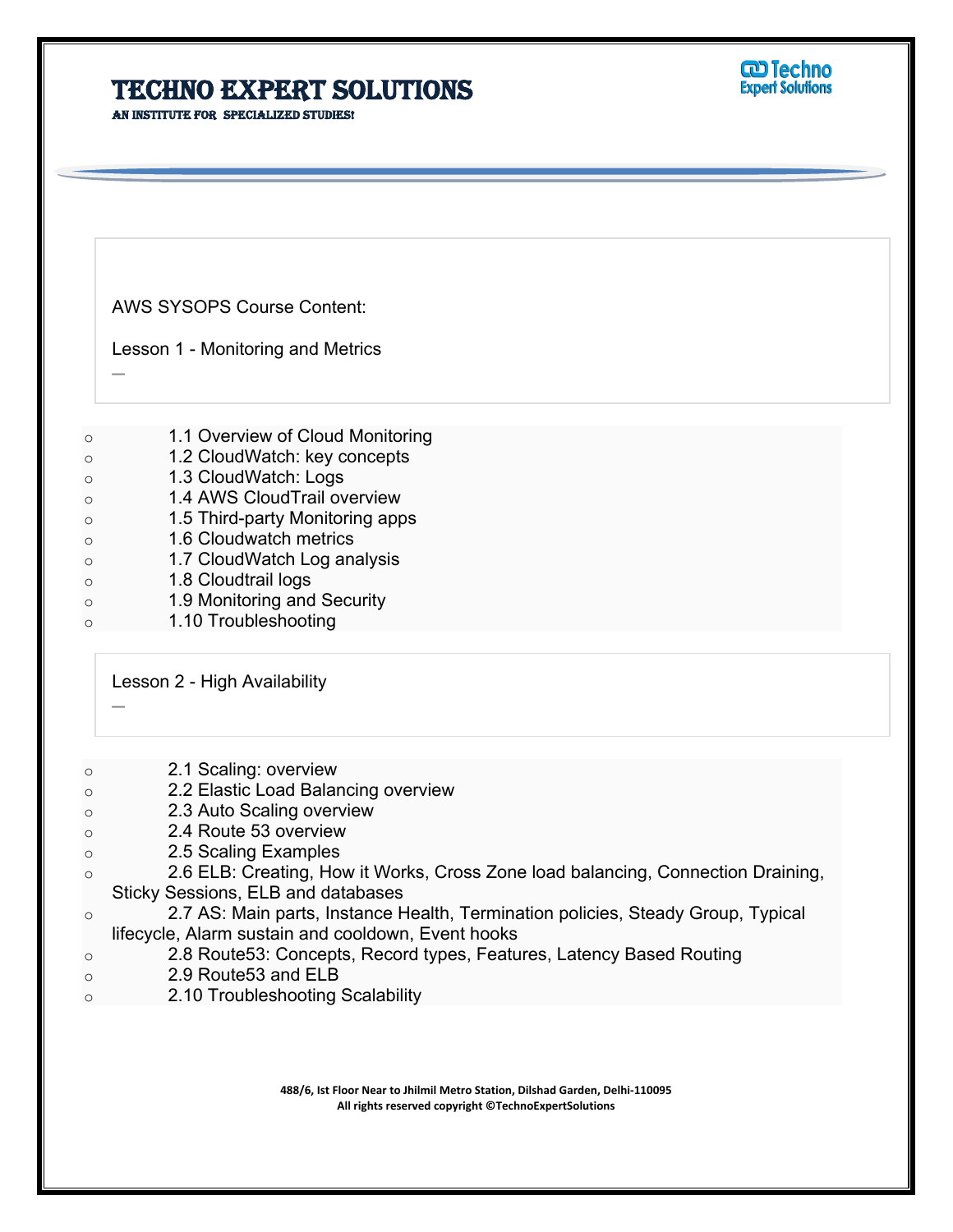**An institute for specialized studies!**

Lesson 3 - Analysis

- o 3.1 Cost reduction opportunities
- o 3.2 Tagging: overview: What tags are
- o 3.3 Tagging: CLI commands, Parameters and Restrictions, Examples of tags, Cost management, Billing (Demo included)
- o 3.4 Cloudwatch: Billing alarms
- o 3.5 Cost Explorer (Demo included)
- o 3.6 AWS Trusted Advisor
- $\circ$  3.7 Lab

Lesson 4 - Deployment and Provisioning

–

–

- o 4.1 Cloud Deployments Overview
- o 4.2 Deployment with Auto Scaling
- o 4.3 Blue / Green Deployment
- o 4.4 Version Updates with Auto Scaling
- o 4.5 Overview of the technologies for automated deployment
- o 4.6 CloudFormation: Terminology
- o 4.7 CloudFormation: Structure of the template, Maintaining Templates, Working with Stacks, Ref functions
- o 4.8 CloudFormation: Parameters, Mappings, Resources, Init, Init and User Data
- o 4.9 CloudFormation: WaitCondition, Outputs, Errors, Demo, Creating Base templates
- o 4.10 CloudFormation: Troubleshooting templates
- $\circ$  4.11 Lab

–

Lesson 5 - Data Management

o 5.1 Introduction to the section

5.2 EC2 volume/storage types

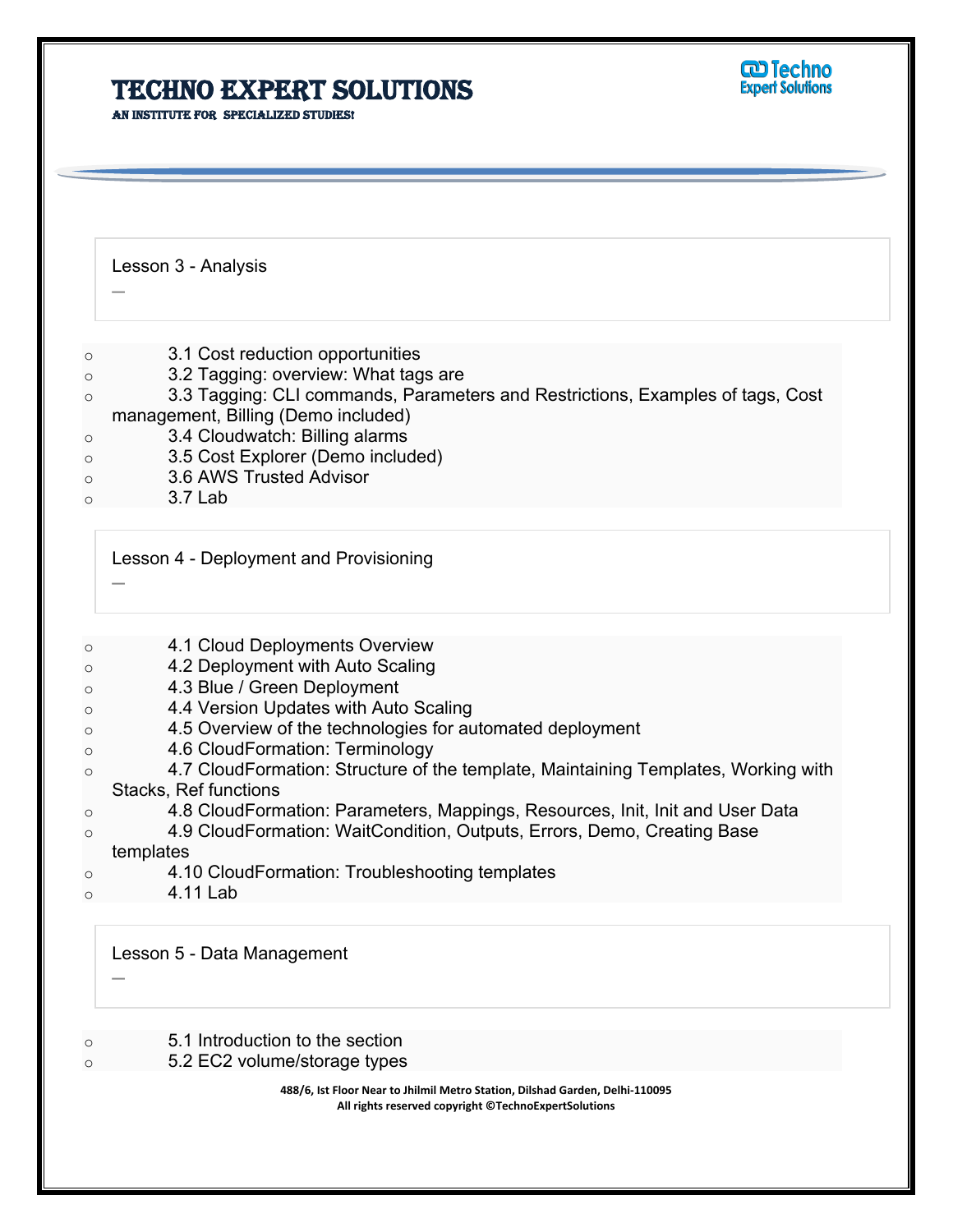**An institute for specialized studies!**



| $\circ$ | 5.3 EC2 EBS snapshots overview                              |
|---------|-------------------------------------------------------------|
| $\circ$ | 5.4 S3 overview                                             |
| $\circ$ | 5.5 Glacier overview                                        |
| $\circ$ | 5.6 Concepts of Data lifecycle on AWS                       |
| $\circ$ | 5.7 Some storage limits important to know                   |
| $\circ$ | 5.8 How to work with EBS volumes                            |
| $\circ$ | 5.9 EBS RAID                                                |
| $\circ$ | 5.10 EBS Snapshots in details                               |
| $\circ$ | 5.11 Using Amazon S3 in details                             |
| $\circ$ | 5.12 S3 access (with console demo)                          |
| $\circ$ | 5.13 Demo #2: create IAM group policy with Policy Generator |
| $\circ$ | 5.14 S3: versioning, CORS, Reduced Redundancy storage       |
| $\circ$ | 5.15 Using Amazon Glacier (with demo #3)                    |
| $\circ$ | 5.16 Storage Security                                       |
| $\circ$ | 5.17 EBS and encryption                                     |
| $\circ$ | 5.18 S3 and encryption                                      |
| $\circ$ | 5.19 Storage troubleshooting                                |
| $\circ$ | 5.20 Storage Pricing                                        |
| $\circ$ | 5.21 Lab                                                    |
|         |                                                             |

Lesson 6 - Security

- o 6.1 IAM Overview
- o 6.2 IAM User Administration
- o 6.3 IAM Groups
- o 6.4 IAM User Permissions
- o 6.5 MFA

–

–

o 6.6 Securing AWS Master Account

Lesson 7 - Networking

- o 7.1 Section overview
- o 7.2 Cloud Networking Basics
- o 7.3 VPC, CIDR Notation